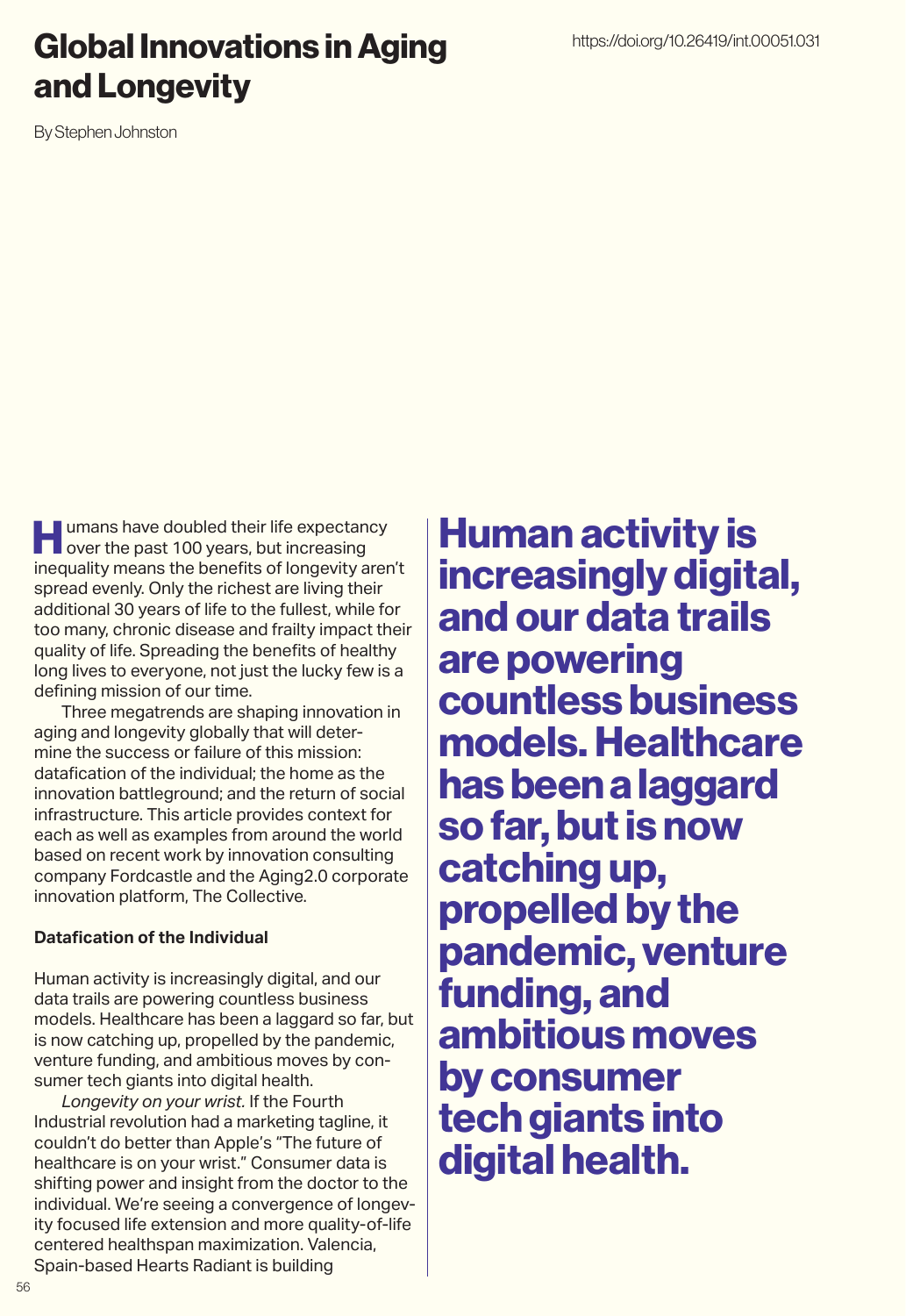





**Clockwise from top left: Xandar Kardian radar digital signal processing devices for health monitoring; UK-based Humanity launched the world's first-ever app designed to monitor, track, and slow the aging process; and Norway's Motitech offers a virtual cycling experience.** 

a digital community of people receiving expert longevity guidance, drawing on the founders' experience running a longevity spa. Other longevity-focused data-driven startups such as Humanity (U.K.) and China's iCarbonX are seeking to capture all types of body data and coach users towards longer, healthier lives. Finland's Elo Health, Zoe from the U.K. and Australia's myDNA are creating personalized longevity-focused nutrition plans.

*Digital diagnostics.* Digital tools are increasingly complementing and, in some cases, replacing human diagnostics. U.K.-based Babylon Health uses artificial intelligence-powered chatbots to triage and diagnose common health conditions, while Binah assesses vital signs in real time mobile video.The Israeli company SOLO has developed an app that can track and improve emotional well-being (think personalized tailored videos to improve moods) and U.K.-based Cognetivity has created a quicker and more effective dementia diagnostic. Italy's TeiaCare uses artificial intelligence and sensor networks to improve efficiency in European nursing homes, while South-Korean Kardian employs radar for vital sign monitoring. Canada's Winterlight Labs is a 'digital diagnostic', using speech to monitor potential cognitive impairment.

*Movement is the killer app.* Mobility is one of the most important markers of longevity and lends itself to digital analysis. Singapore's ConnectedLife has partnered with Johnson & Johnson and FitBit, to improve outcomes of surgeries and track Parkinson's patients. Israel's Kemtai and Portugal's Sword use artificial intelligence computer vision to ensure home exercises or rehab are done accurately. Norway's Motitech offers an immersive virtual reality environment, allowing people to cycle on an exercise bike through the places where they've grown up, generating social, cognitive and physical benefits.

#### **Home is the Innovation Battleground**

The much-talked about shift of healthcare to the home has been accelerated by the pandemic, and more complicated procedures are now feasible at home. Sixty percent of health outcomes are driven by lifestyle activities—including diet, exercise, sleep, stress and socialization—and the home is the natural context for these. The remaining 40 percent of health outcomes are driven by 'traditional' medical services and genetics and the growth of 'hospitals without walls' programs globally is decentralizing these too.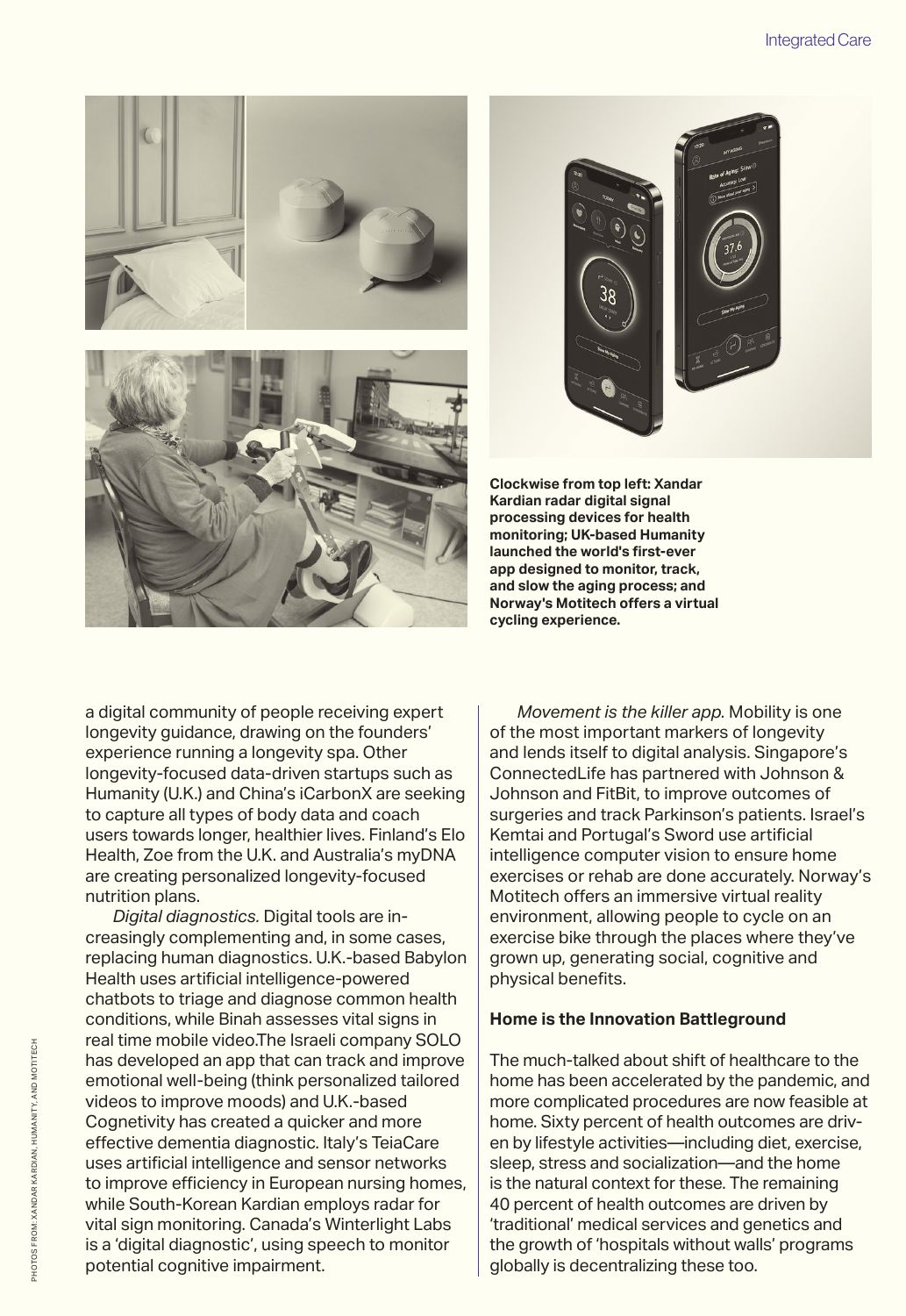

**Singapore's Kampung Admiralty is an innovative example of an age-friendly community that seamlessly integrates green space and gardens throughout its award-winning design.** 

#### *Internet of Things (IoT) monitoring.*

Connected devices are able to offer additional insight, particularly with respect to falls. Israel's Essence and Australia's Home Guardian among others, offer monitoring and alerts about falls or unusual activity, while Belgium's Nobi does this via a smart lamp.

*Upgrading home care.* The pandemic has given a boost to new hybrid care models that use in-person caregivers combined with telehealth connections to specialists. Singapore's Homage, Australia's Mable and Cera from the U.K. are catering to the growing market for helping people stay at home by building match-making marketplaces that connect families with caregivers. AXA Ventures-funded Birdie has found success building software to power home care providers.

*Hospital at home.* FocusCura from the Netherlands is bringing the hospital to the home, increasing the level of complexity and sophistication of medical interventions, while French company Qare allows residents abroad to access specialist doctors back in France.

## **The Return of Social Infrastructure**

Social infrastructure can be defined as an environment that "fosters contact, mutual support,

and collaboration among friends and neighbors." As the pandemic shut down cities and travel, social interaction has become more important, and many people got to know their neighbors, and voluntarily engaged in selfless acts of support. The pandemic forced many people to reevaluate their priorities and lifestyles and many have found solace in developing more meaningful connections with each other, with other generations, and with nature.

*Purposeful connections.* For isolated or lonely seniors living independently, France-based Famileo (a 2020 Aging2.0 Global Innovation Search winner) allows the family members to engage and share messages and media. Israel's Uniper Care improves engagement in real time with group video calls and activities. Other exciting developments are services that provide a platform for older people to share their perspective, knowledge and skills: Labora in Brazil offers a platform for knowledge, while Diaspo allows older amateur chefs to teach their culinary skills over Zoom.

*Integrated living models.* There are a variety of models that are starting to reimagine the role of senior housing, in particular becoming embedded into the local community. France's Village Landais has taken the dementia-focused